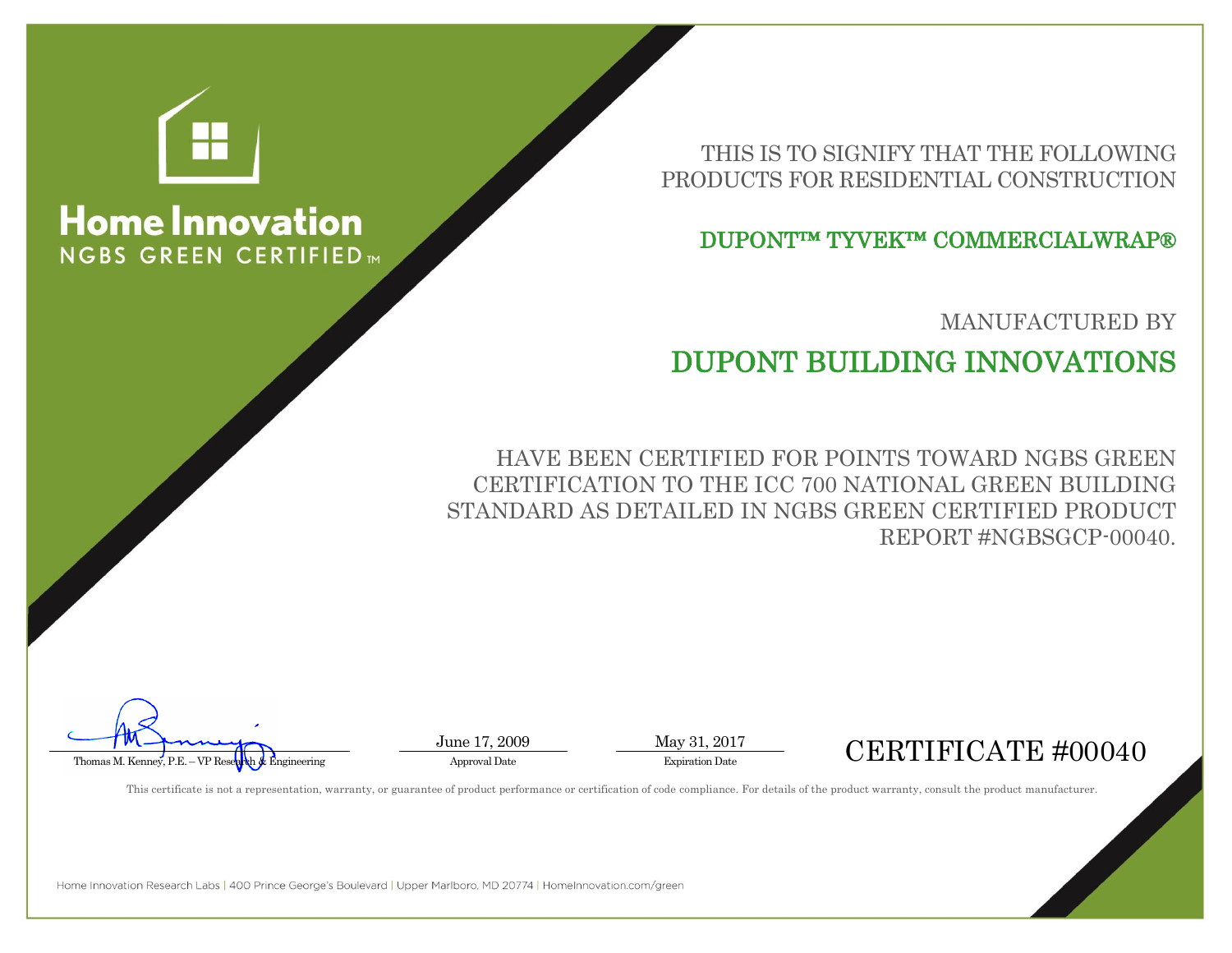

## NGBS Green Certified Product Report #NGBSGCP-00040

Products: DuPont™ Tyvek™ CommercialWrap®

Manufacturer: DuPont Building Innovations

The product(s) shown on this report have been independently verified as eligible products for use in achieving points toward project certification under ICC-700 National Green Building Standard. Home Innovation Research Labs authorizes accredited verifiers to award points toward certification without additional documentation when the product(s) is used as noted below.

| 2008 NATIONAL GREEN BUILDING STANDARD |                                                                                                                                                                                                            |                                                       |                                                                                                                                                                                                                                                                                                                 |  |
|---------------------------------------|------------------------------------------------------------------------------------------------------------------------------------------------------------------------------------------------------------|-------------------------------------------------------|-----------------------------------------------------------------------------------------------------------------------------------------------------------------------------------------------------------------------------------------------------------------------------------------------------------------|--|
| PRACTICE#                             | <b>PRACTICE DESCRIPTION</b>                                                                                                                                                                                | <b>POTENTIAL</b><br><b>POINTS</b><br><b>AVAILABLE</b> | <b>ADDITIONAL CONDITIONS OF USE</b><br><b>TO AWARD POINTS</b>                                                                                                                                                                                                                                                   |  |
| <b>2008 NGBS</b><br>602.9             | Where required by the ICC IRC or IBC,<br>a water-resistive barrier and/or<br>drainage plane system is installed<br>behind exterior veneer and/or siding.<br>Mandatory for certification, if<br>applicable. | Mandatory                                             | Product must be installed as a<br>water resistive barrier.                                                                                                                                                                                                                                                      |  |
| <b>2008 NGBS</b><br>701.4.3.3(2)      | Band & rim joists insulated & air<br>sealed. Mandatory for certification, if<br>applicable.                                                                                                                | Mandatory                                             | Product must be installed per<br>manufacturer's instructions over<br>band/rim joists and the area must<br>also be properly insulated.                                                                                                                                                                           |  |
| <b>2008 NGBS</b><br>703.2.1           | Insulation and air sealing installed.                                                                                                                                                                      | $3 - 15$                                              | Product must be installed per<br>manufacturer's instructions. This<br>product contributes to the air<br>sealing but all other aspects of<br>703.2.1 must be met for points to be<br>awarded. 15 points are earned if a<br>third-party verification is<br>performed; 3 points if<br>builder/contractor verified. |  |
| <b>2008 NGBS</b><br>901.3(1)(b)       | A continuous air barrier is provided<br>between walls and ceilings separating<br>the garage space from the conditioned<br>living spaces.                                                                   | $\overline{2}$                                        | Product must be installed per<br>manufacturer's instructions with<br>seams taped to form air barrier<br>between garage and living space.                                                                                                                                                                        |  |